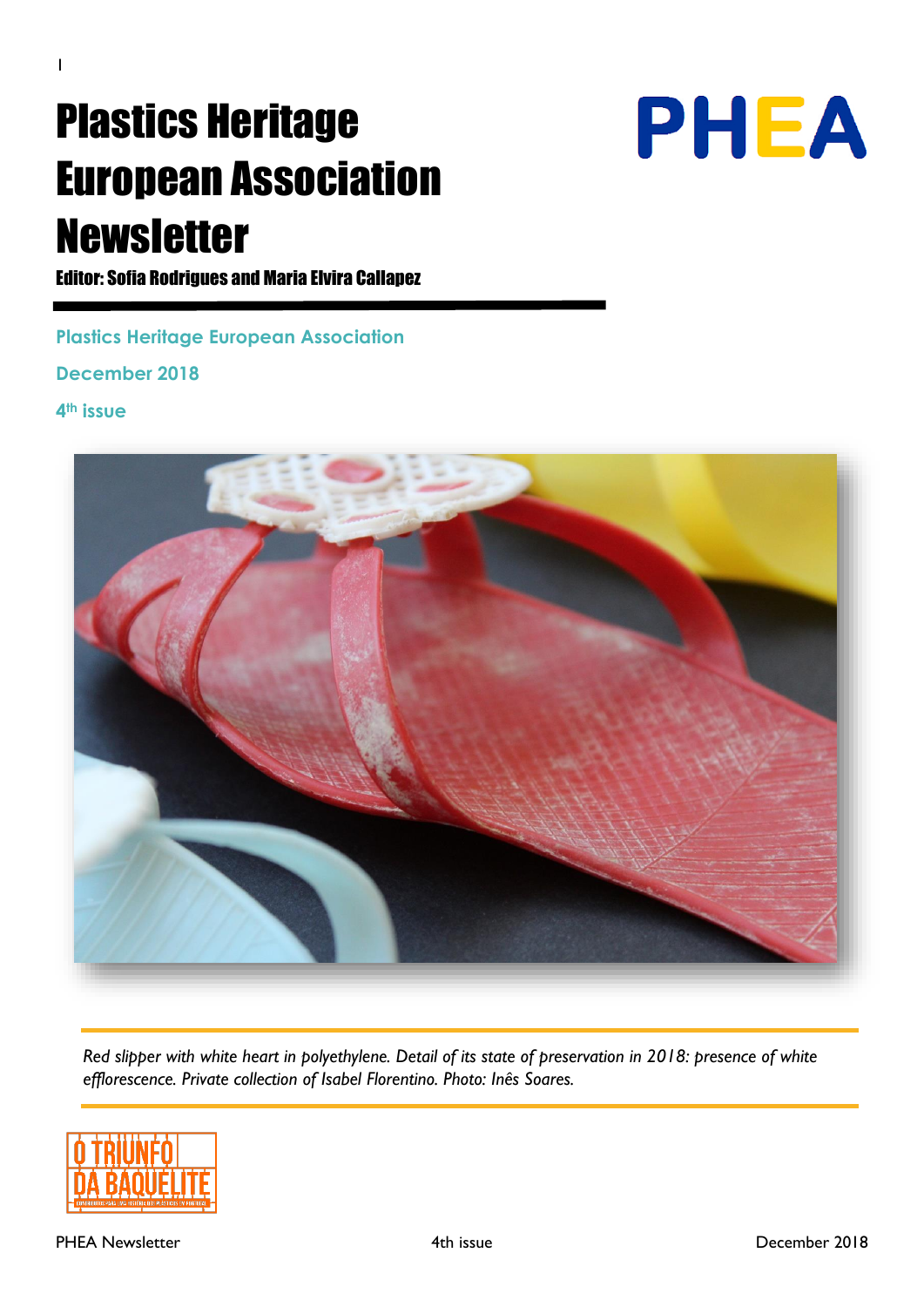# EDITORIAL: FESTIVE NOTE

Dear Colleagues,

It is with great pleasure that we address you once again. Over this past year, PHEA has released three quarterly newsletters to promote and captivate our readers' attention to the importance of plastics in our contemporary society. The forth issue of the PHEA newsletter will be this year's last.

The time for celebration is once again upon us. In the spirit of the festive season, we hope you spend the best of holidays, in the company of your loved ones. On behalf of the Editorial Team, we wish you a Very Happy New Year. But with the New Year come new challenges. Thus, we urge you to celebrate responsibly, bearing in mind the potential environmental impact of our waste.

We warmly thank our Readers and all who have been kindly contributing to the development of the PHEA project. The PHEA Newsletter will be back next year, with better and improved content.

Kind regards,

Maria Elvira Callapez Sofia Rodrigues

# In this issue

- $\checkmark$  Fditorial 2
- ✓ Conferences and Seminars – 3-4
- $\checkmark$  Fxhibitions and Fairs 4
- $\checkmark$  News 4-5
- $\checkmark$  Articles 6
- $\sqrt{BC}$  Books 7-8
- $\checkmark$  Other Initiatives 8-10
- $\checkmark$  Prizes 11-12
- $\checkmark$  Call for Papers 12-15
- $\checkmark$  Past Events 15

# We would like your contribution

If you have any suggestion or recommendation, do not hesitate to contact us at [mariaelviracallapez@gmail.com](mailto:mariaelviracallapez@gmail.com) (Maria Elvira Callapez) and [sofia.pinto.rod@gmail.com](mailto:sofia.pinto.rod@gmail.com) (Sofia Rodrigues)

To all PHEA members:

1) During our first meeting in Brussels, we have decided to publish the PHEA-Newsletter.

2) In a future PHEA web page we would like to publish e.g. photos of the formation meeting in Brussels and of e.g. future Plastics Heritage Conferences.

If you do not explicitly contradict, you agree that you want to be in the PHEA mailing list, to obtain the PHEA-information and to publish from PHEA events photos including your person.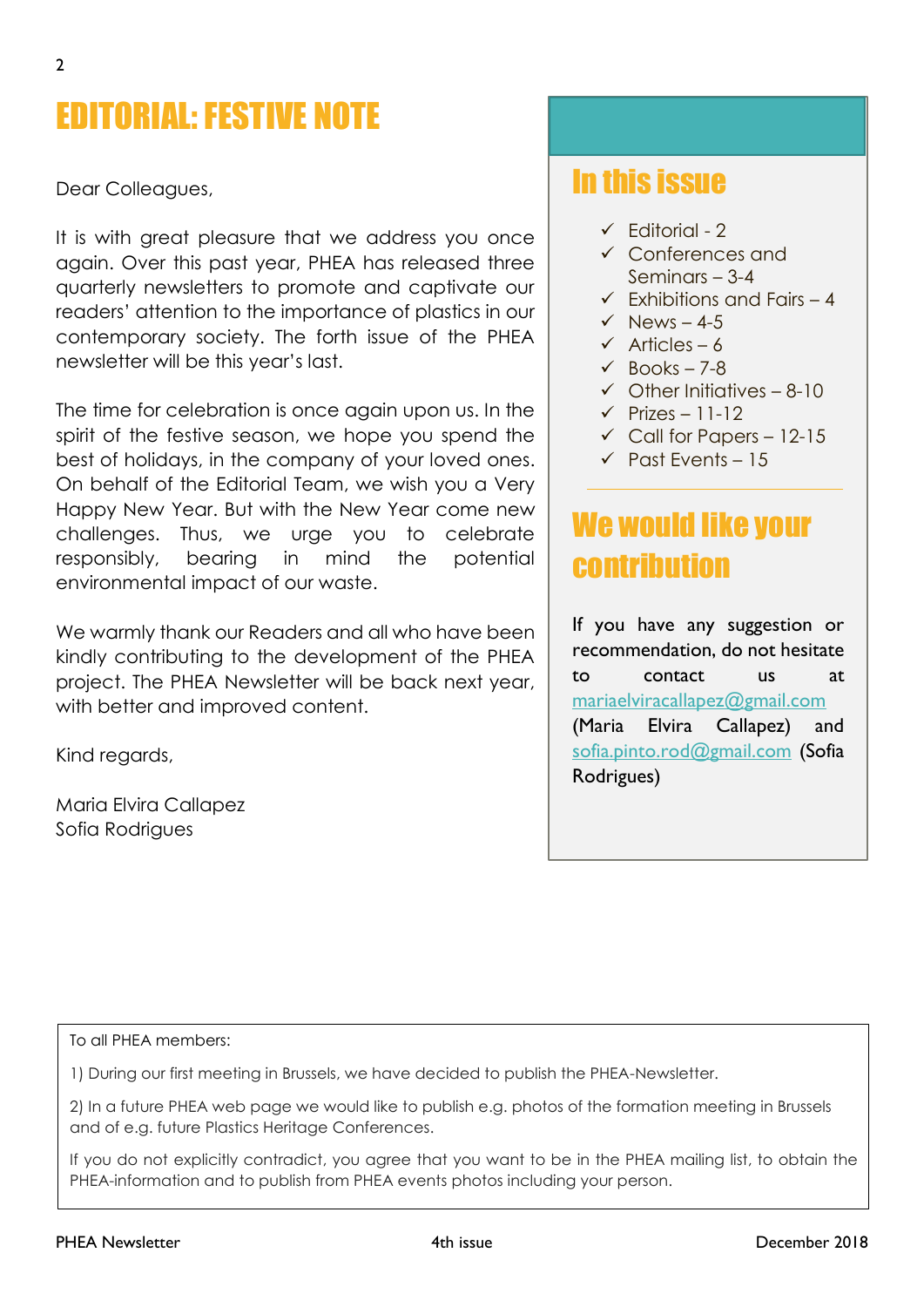# CONFERENCES AND SEMINARS

CONFERENCES AND SEMINARS ON PLASTICS

| <b>Third International Seminar</b><br>on the Material Culture of<br><b>Physics</b>                                                                     | <b>ERC Healthy Self as Body Capital &amp; Centre for History in</b><br>Public Health London School of Hygiene and Tropical<br><b>Medicine International Conference</b>       |                                                                                        |
|--------------------------------------------------------------------------------------------------------------------------------------------------------|------------------------------------------------------------------------------------------------------------------------------------------------------------------------------|----------------------------------------------------------------------------------------|
| 18.02.2019 - 22.02.2018                                                                                                                                | 27.02.2019 - 01.03.2019                                                                                                                                                      |                                                                                        |
| Munich, Germany                                                                                                                                        | London, UK                                                                                                                                                                   |                                                                                        |
| See more                                                                                                                                               | See more                                                                                                                                                                     |                                                                                        |
| <b>Conference 'Collections in</b><br><b>Circulation'</b>                                                                                               | International Conference<br><b>Simplicities</b><br>and<br>on<br><b>Complexities</b>                                                                                          | Sixth Annual Conference<br>on the History of Recent<br><b>Social Science (HISRESS)</b> |
| 09.05.2019 - 10.05.2019                                                                                                                                | 22.05.2019 - 24.05.2019                                                                                                                                                      | 13.06.2019-14.06.2019                                                                  |
| London, UK<br>See more                                                                                                                                 | Bonn, Germany                                                                                                                                                                | Berlin, Germany                                                                        |
|                                                                                                                                                        | See more                                                                                                                                                                     | See more                                                                               |
| EURO 2019 - 30th European<br><b>Conference on Operational</b><br><b>Research (EURO 30th)</b><br>23.06.2019 - 26.06.2019<br>Dublin, Ireland<br>See more | 9th Tensions of Europe Conference "Decoding Europe:<br><b>Technological Pasts in the Digital Age"</b><br>27.06.2019 - 30.06.2019<br>Esch-sur-Alzette, Luxembourg<br>See more |                                                                                        |
| <b>IUPAC 2019</b>                                                                                                                                      | <b>SCIENCE IN PUBLIC 2019</b>                                                                                                                                                |                                                                                        |
| 05.07.2019-12.07.2019                                                                                                                                  | 10.07.2019 - 12.07.2019                                                                                                                                                      |                                                                                        |
| Paris, France                                                                                                                                          | Manchester, UK                                                                                                                                                               |                                                                                        |
| See more                                                                                                                                               | See more                                                                                                                                                                     |                                                                                        |
|                                                                                                                                                        |                                                                                                                                                                              |                                                                                        |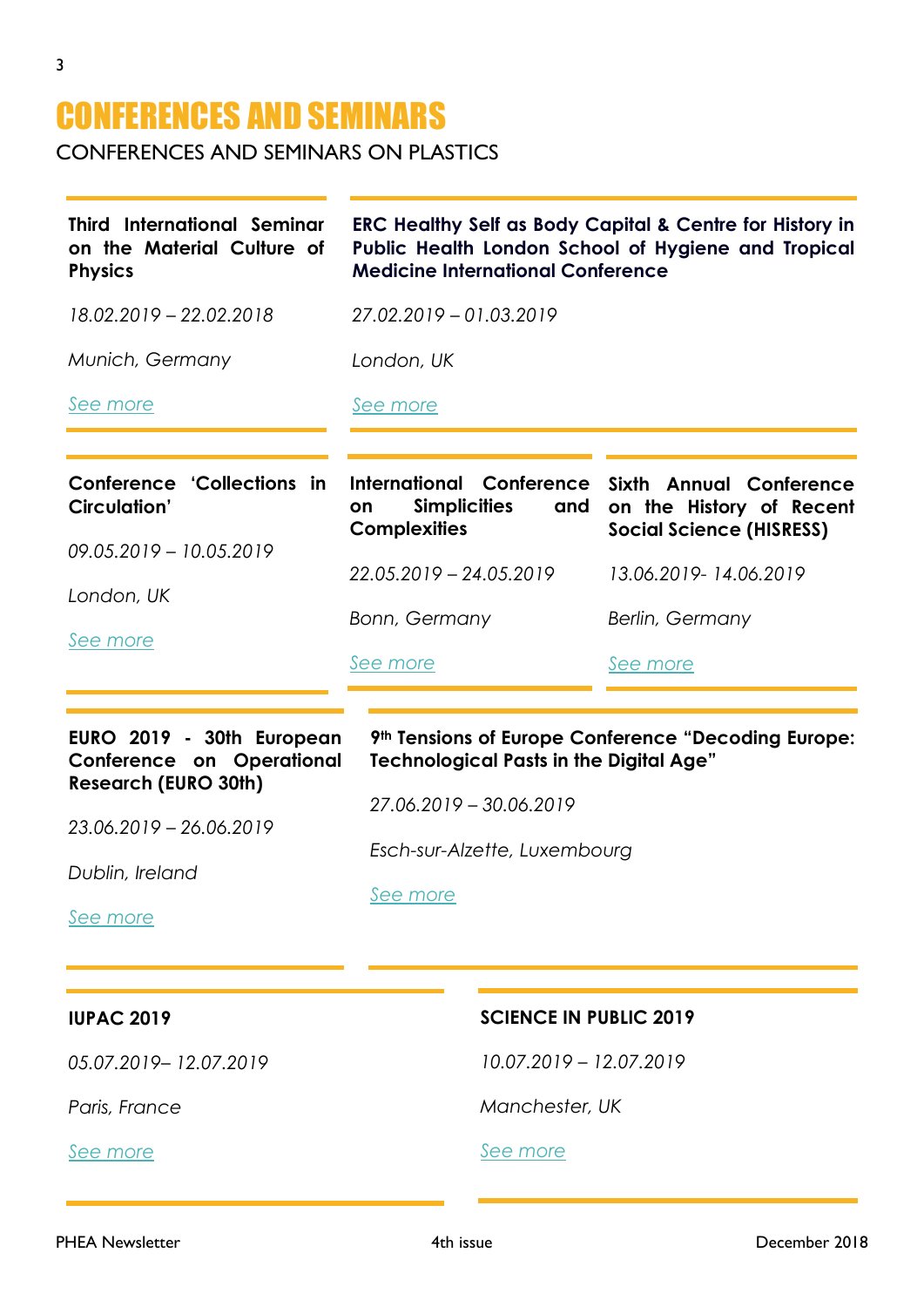# CONFERENCES AND SEMINARS

CONFERENCES AND SEMINARS ON PLASTICS

**12th International Conference on the History of Chemistry** 

*29.07.2019-02.08.2019*

*Maastricht, The Netherlands*

*[See more](http://www.ichc2019.org/)*

**16th International Congress on Logic, Methodology and Philosophy of Science and Technology (CLMPST 2019)**

*05.08.2019-10.08.2019*

*Prague, Czech Republic*

*[See more](http://clmpst2019.flu.cas.cz/)*

# EXHIBITIONS AND FAIRS

EXHIBITIONS AND FAIRS ON PLASTICS

### **Bruno Munari.** *I colori della luce*

*29.11.2018 – 20.03.2019*

*Fondazione Plart, Naples, Italy*

*[See more](http://www.fondazioneplart.it/en-us/mostre/brunomunariicoloridellaluce.aspx)*

# **Tadashi Kawamata.** *Over Flow*

*05.10.2018- 10.04.2019*

*MAAT, Lisbon, Portugal*

*[See more](https://www.maat.pt/en/exhibitions/tadashi-kawamata-over-flow)*

# NEWS

NEWS ON PLASTICS

WHY PLASTIC HAS BEEN NAMED MATERIAL OF THE YEAR AT LONDON DESIGN FESTIVAL 2018

Plastic is one of the most controversial products of the modern world, but a host of **designers are hoping to change the way we use it, explains Roddy Clarke**

Source: [see more](https://www.standard.co.uk/lifestyle/design/london-design-festival-2018-plastic-material-of-the-year-a3924851.html)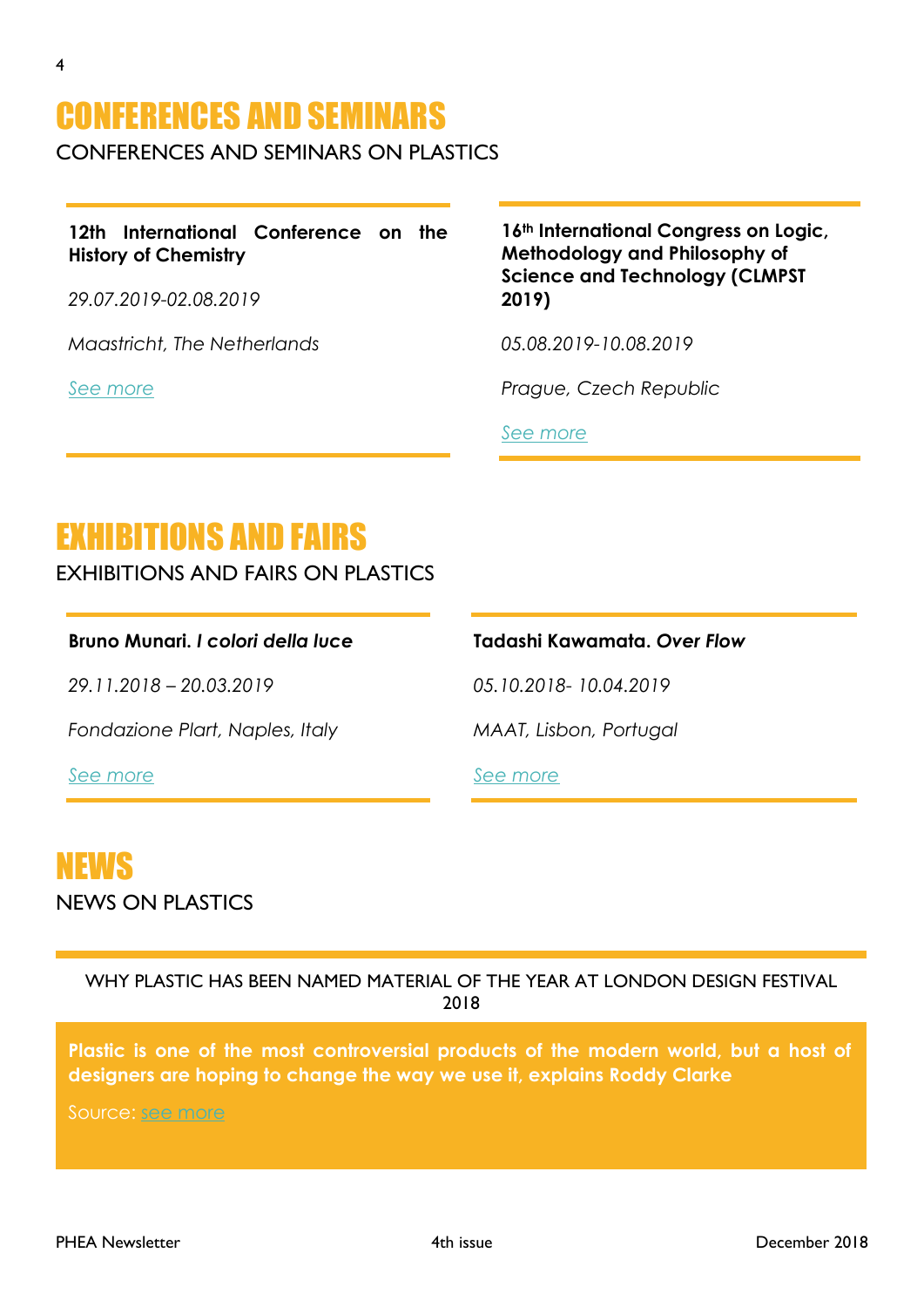# PLASTICS PIONEERS ASSOCIATION SUPPORTS PRESERVATION OF PLASTICS HISTORY AT SYRACUSE UNIVERSITY

*Knowing the history of plastics is important to the future of the industry. The Plastics Artifacts Collection was accumulated originally by the National Plastics Center & Museum (NPCM) in Leominster, MA. In 2008, the collection of artifacts, histories and biographies, books and magazines that was formerly housed at the NPCM was moved to the Special Collections Research Center (SCRC) at Syracuse University.* 

Source: [see more](https://www.plasticstoday.com/materials/plastics-pioneers-association-supports-preservation-plastics-history-syracuse-university/45553613459596?ADTRK=UBM&elq_mid=5999&elq_cid=8175835)

### EUROPEAN PARLIAMENT APPROVES SWEEPING BAN ON SINGLE-USE PLASTICS

*The European parliament has overwhelmingly backed a wide-ranging ban on single-use plastics in an effort to tackle pollution in seas, fields and waterways.* 

Source: [see more](https://www.theguardian.com/environment/2018/oct/24/european-parliament-approves-ban-on-single-use-plastics-uk-eu-brexit)

### "PLASTIC ISLAND" IMAGINES THE POSSIBILITIES OF REUSING OCEANIC WASTE IN ARCHITECTURE

*With rising sea levels and incessant consumption of plastic, the state of the earth's oceans is rapidly deteriorating. Instead of discarding or burning this plastic, architects Erik Goksøyr and Emily-Claire Goksøyr questioned whether any architectural potential exists in this neglected material. By conducting an extensive material study, the duo designed three prototypes to postulate this theory.* 

Source: [see more](https://www.archdaily.com/904749/plastic-island-imagines-the-possibilities-of-reusing-oceanic-waste-in-architecture?ad_medium=widget&ad_name=navigation-next)

### HUMANS REALLY ARE INTERACTING WITH MICROPLASTICS. WHAT NOW?

**O teste foi realizado apenas em oito pessoas (todas de países diferentes), mas os resultados são alarmantes: em todas as amostras foram encontradas partículas microscópicas de plástico nas fezes. Que consequências terão para a saúde? A resposta não é conclusiva.** 

Source: [see more](https://life.dn.pt/saude/cientistas-encontram-provas-humanos-estao-ingerir-micro-plasticos/)

### "TO TACKLE PLASTICS THERE NEEDS TO BE A POLITICAL REVOLUTION ON A GLOBAL SCALE"

**Nos anos 90, Charles Moore descobriu a grande acumulação de lixo no Pacífico Norte. Desde então, tem viajado pelo mundo para nos alertar sobre os seus possíveis impactos. Veio a Portugal para avisar que estamos longe de estar preparados para vencer a batalha contra os plásticos.**

Source: [see more](https://www.publico.pt/2018/11/21/ciencia/noticia/combatermos-plasticos-vamos-precisar-revolucao-politica-escala-mundial-1851754)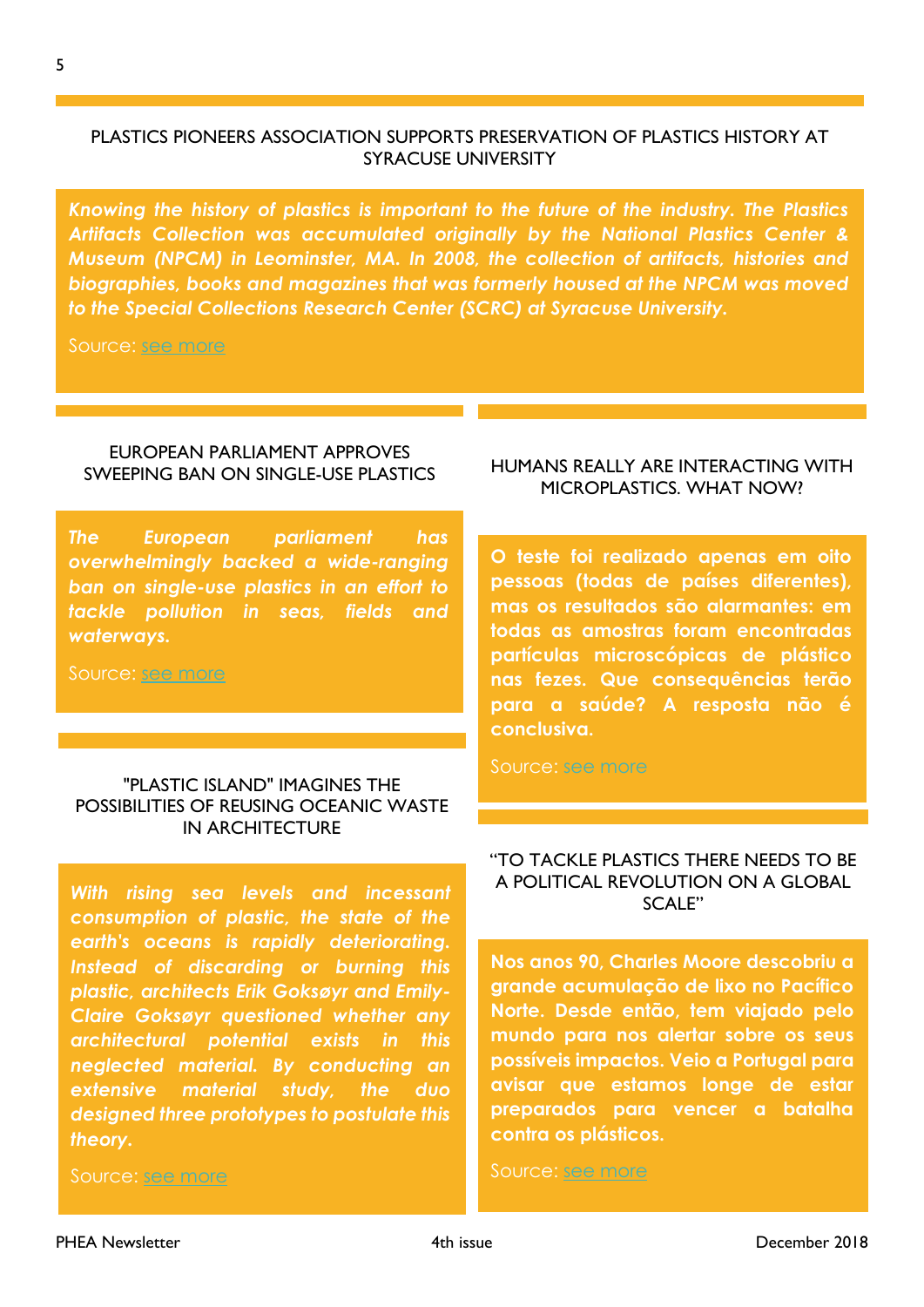

# HOW POLYETHENE CAME ABOUT

CLASSIFYING DEGRADED MODERN POLYMERIC MUSEUM ARTEFACTS BY THEIR SMELL

**Michels, T. (2018). How polyethene came about.** *Europhysics News***, 49(4), 19–22.**

[See more](https://doi.org/10.1051/epn/2018403)

**Curran, K., Underhill, M., Grau-Bové, J., Fearn, T., Gibson, L. T., & Strlič, M. (2018). Classifying Degraded Modern Polymeric Museum Artefacts by Their Smell.** *Angewandte Chemie - International Edition***, 57(25), 7336–7340.** 

[See more](http://doi.org/10.1002/anie.201712278)

CHEMISTS' RESPONSIBILITY FOR THE HEALTH IMPACTS OF CHEMICALS: GREEN CHEMISTRY AND ITS RELATION TO TOXICOLOGY

**Maxim, L. (2017). Chemists' responsibility for the health impacts of chemicals: Green chemistry and its relation to toxicology.** *HYLE – International Journal for Philosophy of Chemistry***, 23(1), 61–80.**

[See more](http://www.hyle.org/journal/issues/23-1/maxim.pdf)

UNDOING CHEMICAL INDUSTRY LOCK-INS: POLYVINYL CHLORIDE AND GREEN **CHEMISTRY** 

**Iles, A., Martin, A., & Rosen, C. M. (2017). Undoing chemical industry lock-ins: Polyvinyl chloride and green chemistry.** *HYLE – International Journal for Philosophy of Chemistry***, 23(1), 29– 60.**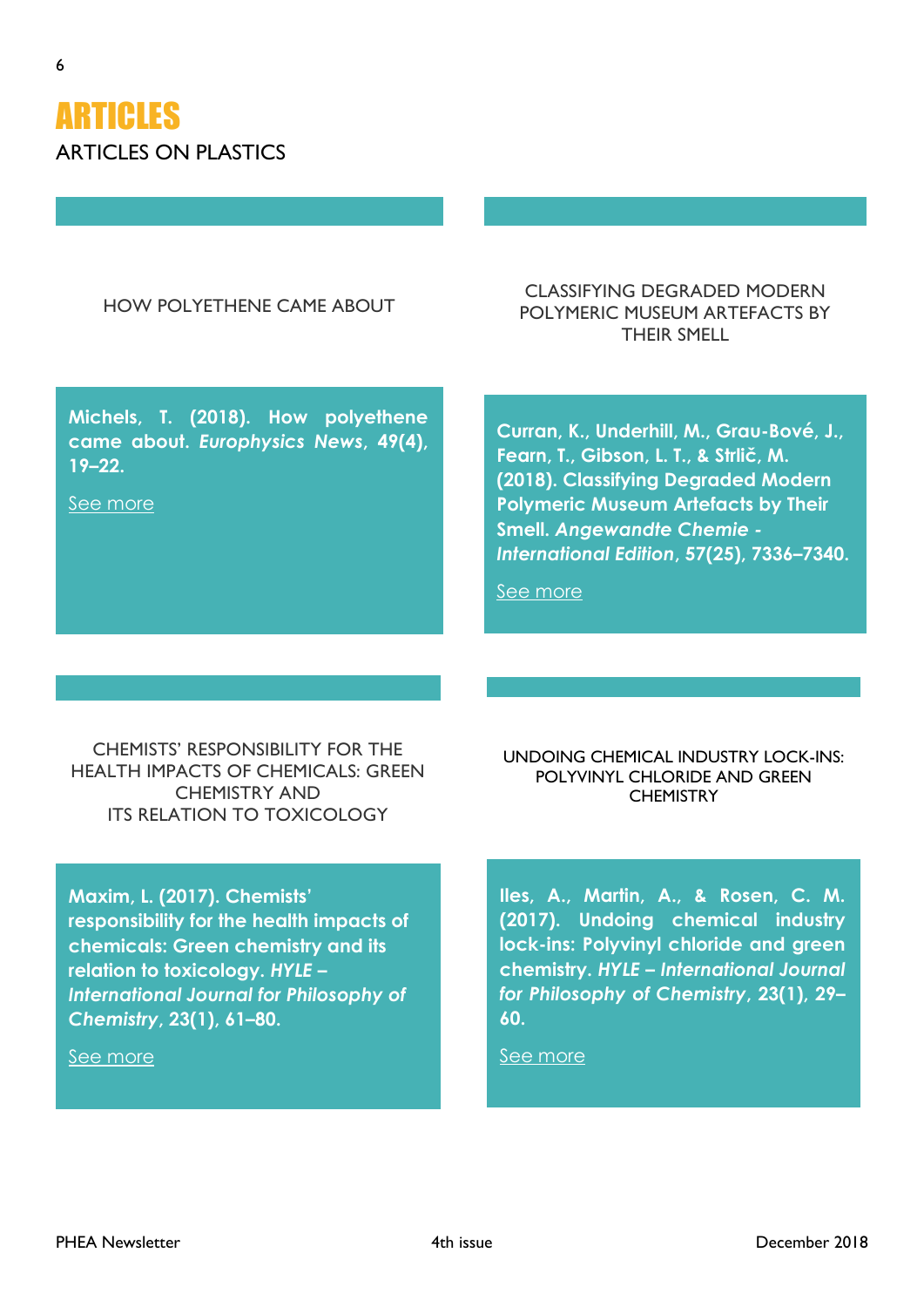# BOOKS

# BOOKS ON PLASTICS

# **F\*\*k Plastic - 101 Ways To Free Yourself From Plastic And Save The World (2018)**

*Is the thought of the 51 trillion pieces of plastic in our oceans keeping you up at night? Don't panic! The war on plastic has begun and you are a key component in it. In this book you'll find 101 little things you as an individual can do to avoid single-use plastics and help save the world.*

*Governments, brands and corporations around the globe are on the case to solve the plastic epidemic, but whilst we wait for the effects of those initiatives to trickle through and alternatives to plastic to be found, let's hit the ground running. In this proactive illustrated book, you'll find 101 simple ways to cut plastic from:*

*- FOOD AND DRINK e.g. freeze fresh veg rather than buying frozen, and buy beeswax wrap over clingfilm.*

*- AROUND THE HOUSE e.g. buy bars of soap instead of hand dispensers and swap scourers for natural cloths.*

*- YOUR LIFESTYLE e.g. how to have a plastic-free party and find good plastic-free make-up. Together we can save our oceans - and we will!*

*Source:* [see more](https://www.booktopia.com.au/f-k-plastic-various/prod9781841883144.html)

# **Museum Activism (2019)**

*Only a decade ago, the notion that museums, galleries and heritage organisations might engage in activist practice, with explicit intent to act upon inequalities, injustices and environmental crises, was met with scepticism and often derision. Seeking to purposefully bring about social change was viewed by many within and beyond the museum community as inappropriately political and antithetical to fundamental professional values. Today, although the idea remains controversial, the way we think about the roles and responsibilities of museums as knowledge based, social institutions is changing. Museum Activism examines the increasing significance of this activist trend in thinking and practice.*

*At this crucial time in the evolution of museum thinking and practice, this groundbreaking volume brings together more than fifty contributors working across six continents to explore, analyse and critically reflect upon the museum's relationship to activism. Including contributions from practitioners, artists, activists and researchers, this wide-ranging examination of new and divergent expressions of the inherent power of museums as forces for good, and as activists in civil society, aims to encourage further experimentation and enrich the debate in this nascent and uncertain field of museum practice.*

PHEA Newsletter 4th issue December 2018 *Museum Activism elucidates the largely untapped potential for museums as key intellectual and civic resources to address inequalities, injustice and environmental challenges. This makes the book essential reading for scholars and students of museum and*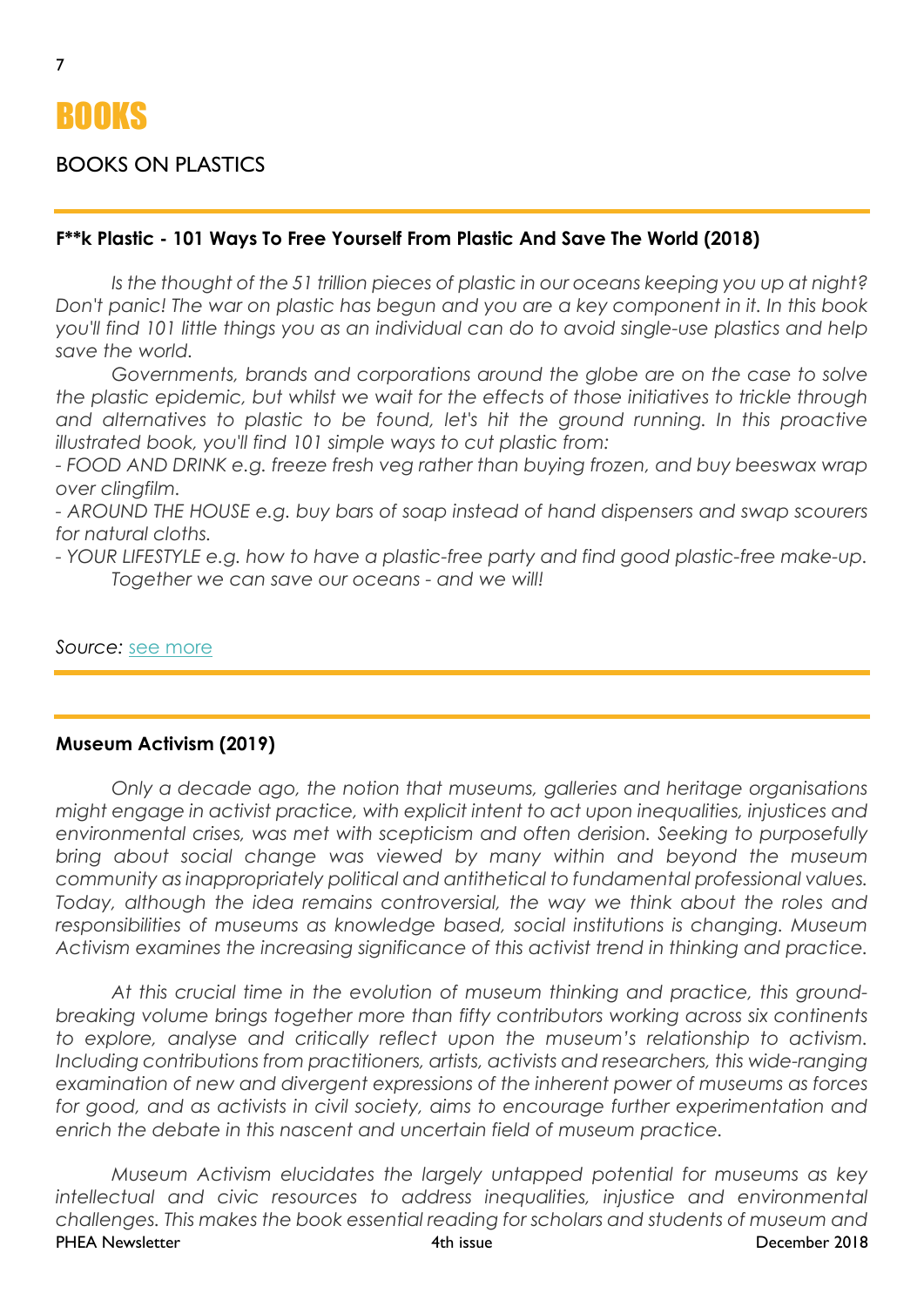*heritage studies, gallery studies, arts and heritage management, and politics. It will be a source of inspiration to museum practitioners and museum leaders around the globe.*

James, R. J., & Sandell, R. (Eds.)

*Source:* [see more](https://www.routledge.com/Museum-Activism/Janes-Sandell/p/book/9780815369974?utm_source=third_party_list&utm_medium=email&utm_campaign=B181103066&fbclid=IwAR3clb0E_Oaq-pOsSHXWTMDCzi3gExodh_NRcvZPSpHnBpZK5j8DYGMy2oA)

# OTHER INITIATIVES

#### **Narrative Science**

*We are a group of historians and philosophers of science funded by the ERC under the European Union's Horizon 2020 research and innovation programme (grant agreement No. 694732). We are based in London, UK.*

*Here you will find an introduction to the project, its motivations, and objectives. In addition, we are developing a library of case studies demonstrating the functions of narrative in science and also resources for pursuing your own questions about narrative.*

#### **Leonardo Network Newsletter**

*The Leonardo Network Newsletter (LNN) is sent out via email twice a month and includes news, information about upcoming events, calls for papers, announcements about projects, opportunity listings and more.*

*[See more](https://www.leonardo.info/lnn?utm_source=LNN%20subscribers&utm_campaign=1d5764a31d-EMAIL_CAMPAIGN_2018_10_12_01_30&utm_medium=email&utm_term=0_59c5038641-1d5764a31d-110810333&mc_cid=1d5764a31d&mc_eid=a282650af6)*

#### *[See more](https://www.narrative-science.org/)*

### **4Cs – From Conflict to Conviviality through Creativity and Culture**

*4Cs: From Conflict to Conviviality through Creativity and Culture is a European Cooperation Project co-funded by the Creative Europe Programme of the European Union. The 4Cs seeks to understand how training and education in art and culture can constitute powerful resources to address the issue of conflict as well as to envision creative ways in which to deal with conflictual phenomena, while contributing to audience development through active participation and co-production. The project aims at advancing the conceptual framework of intercultural dialogue and enhancing the role of public arts and cultural institutions in fostering togetherness through cultural diversity and intercultural encounters*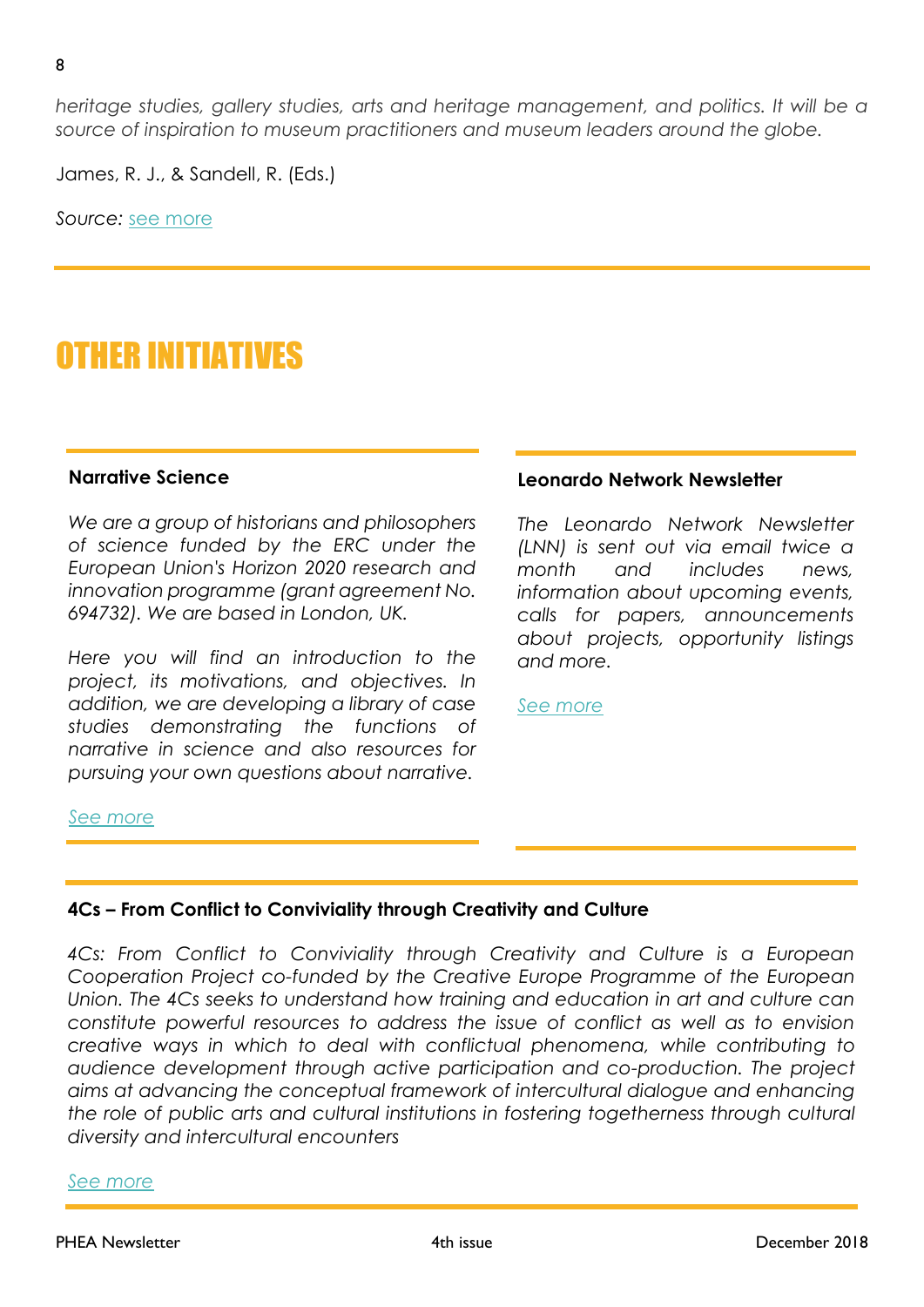#### **Boots Company Archive**

*This digital archive holds around 27,000 entries and includes photographs, letters, advertisements, building plans, and colleague magazines. It gives anyone interested in the history of the business the opportunity to discover and study resources rich in detail.*

#### *[See more](http://archives.walgreensbootsalliance.com/)*

#### **ELEMENTARIUM: The Periodic Table on line**

*L'Élémentarium est le nouveau site internet pour tout savoir sur les éléments à l'origine de notre quotidien. Conçu pour le plus grand nombre, il permet de comprendre la place et le rôle des éléments dans notre quotidien à travers des illustrations concrètes, des données physico-chimiques et des données industrielles.*

#### *[See more](https://www.lelementarium.fr/)*

#### **Journal of Applied History**

*The Journal of Applied History (JOAH) is an interdisciplinary, peer-reviewed scholarly journal concerned with the application of historical knowledge and insights to current matters. As such it seeks to promote long-term thinking when considering the causes and implications of present affairs and issues.* 

#### *[See more](https://brill.com/view/journals/joah/joah-overview.xml)*

#### **Precious Plastic Portugal**

*O movimento Precious Plastic, que nasce para combater a poluição do plástico,*  desenvolveu uma série de máquinas que permitem a qualquer um reciclar o plástico e *transformá-lo em qualquer outra coisa. No Porto, o Precious Plastic Portugal constrói estas máquinas e vende-as para todo o mundo, assim como abrem as portas do seu espaço para quem quiser experimentar e criar algo precioso com o plástico*

#### *[See more](https://www.facebook.com/smack.pt/videos/253401662036724/UzpfSTE0ODQ5MDczM)*

#### **Plastic Pollution Coalition**

*Plastic Pollution Coalition is a growing global alliance of individuals, organizations, businesses, and policymakers working toward a world free of plastic pollution and its toxic impacts on humans, animals, waterways and oceans, and the environment.*

#### *[See more](https://www.plasticpollutioncoalition.org/)*

**ISHPSSB OSLO MEETING**

*05.07.2019 – 12.07.2019*

*Oslo, Norway*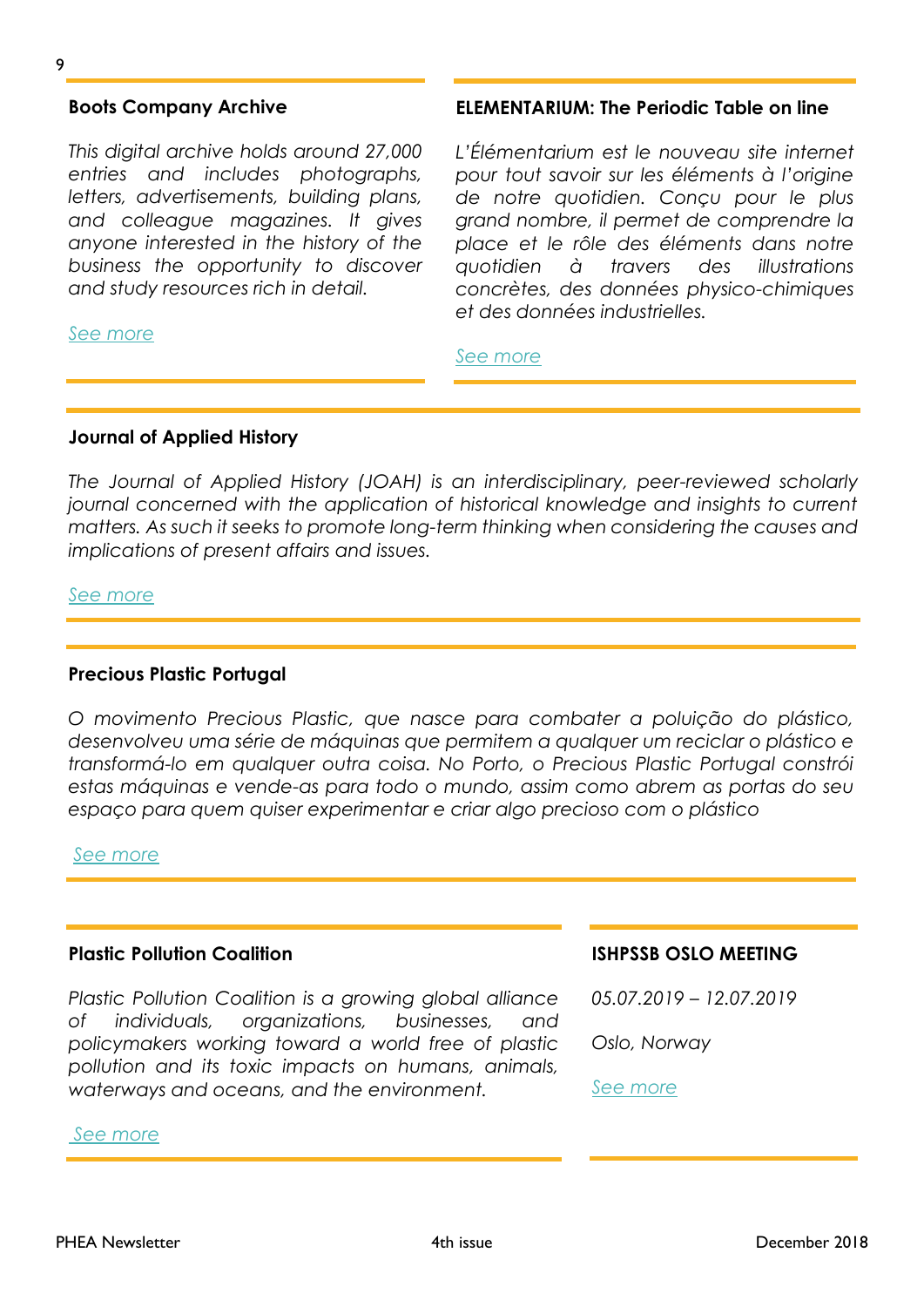### **Issue 10 of Science Museum Group Journal**

This year is significant both as the centenary of women's suffrage and the Year of *Engineering. In our final issue of 2018, we celebrate these significant markers by turning the spotlight on women scientists with a mini-collection of special papers. Read about the pioneering work of Hertha Ayrton, the first female member of the Institution of Electrical Engineers, and Blanche Thornycroft, a true pioneer among female naval architects. Explore the under-acknowledged role of women in the railways in the early twentieth century, find out what photographs can say about attitudes towards women scientists, and discover how well (or not) Wikipedia represents women engineers today. You'll also find articles on subjects ranging from Victorian technologies of display to the challenges of exhibiting contemporary science, from the changing 'voices' of objects over time to an enlightening review of three exhibitions by artist Tacita Dean. We're sure you'll agree that Issue 10 of the Science Museum Group Journal has something for everyone.*

*[See more](http://journal.sciencemuseum.org.uk/issues/autumn-2018/)*

### **Plastics China Documentary**

*Yi-Jie, an 11-year-old girl, works alongside her parents in a recycling facility while dreaming of attending school. Kun, the facility's ambitious foreman, dreams of a better life. Through the eyes and hands of those who handle its refuse, an examination of global consumption and culture. PLASTIC CHINA brings us front and center into the lives of a community/culture barely heard from who toil daily in waste from around the globe washing, cleaning and recycling the plastic garbage - and still living in poverty, yet harnessing the same dreams of education, good health and upward mobility as everyone else. This is not the China we see on TV.* 

#### *[See more](https://www.plasticchina.org/)*

#### **All Things Bakelite: The Age of Plastic - Documentary Film - Two-disc DVD box set**

*All Things Bakelite: The Age of Plastic, a film by John Maher, is a virtual periodic table of elements that combine to create a joyous and provocative story about the "father of modern plastics". In 1907, Leo Hendrik Baekeland, a Belgian-born American chemist, made one of the most transformative discoveries of the 20th century: Bakelite. It was the first wholly synthetic plastic and it ushered in an explosion of new man-made materials that marked the beginnings of our modern industrial age.*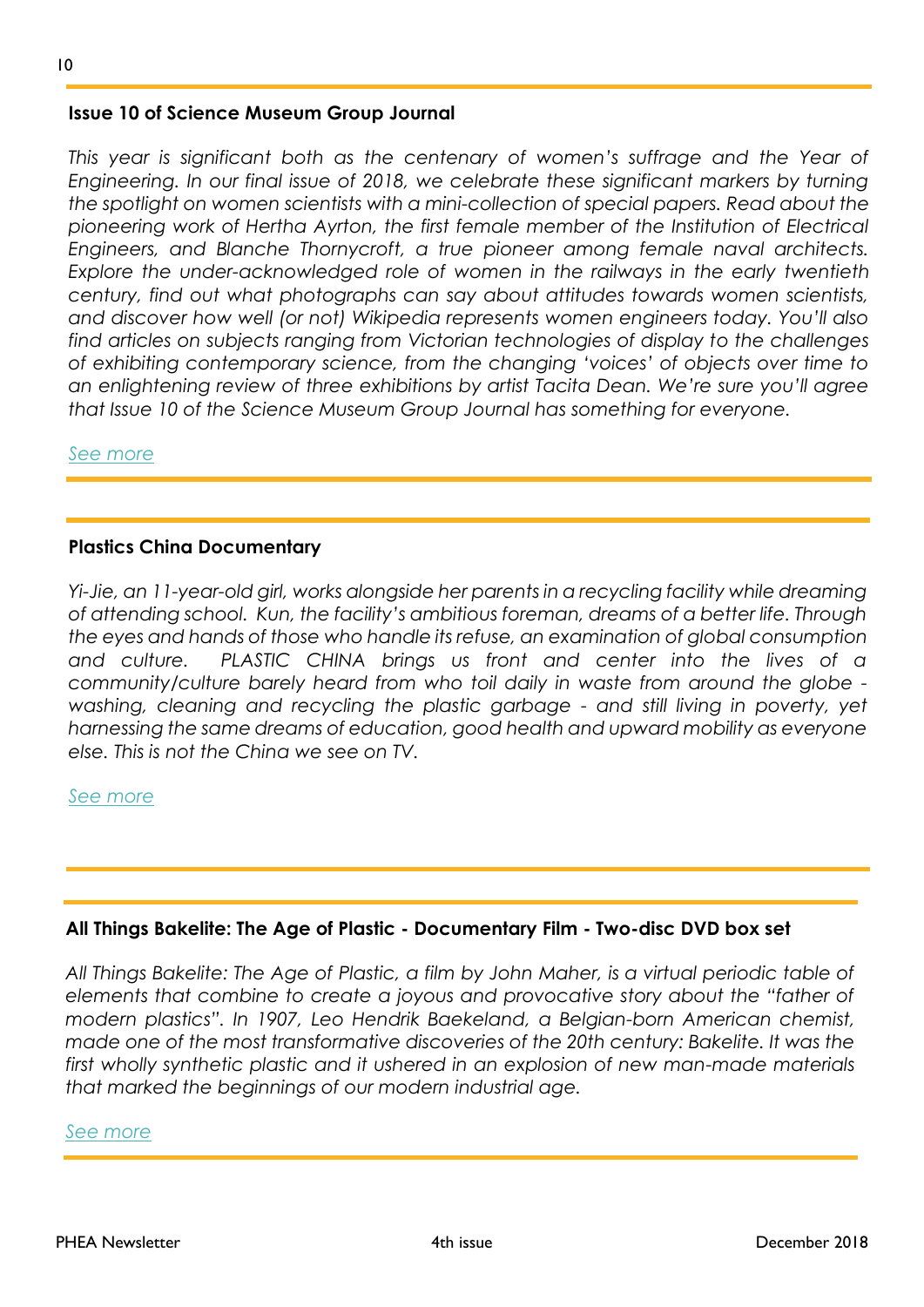

# **Maurice Daumas Prize – ICOHTEC's Article Prize**

*The International Committee for the History of Technology, ICOHTEC, welcomes submissions for the Maurice Daumas Prize, which aims to encourage innovative scholarship in the history of technology. ICOHTEC is interested in the history of technological development as well as its relationship to science, society, economy, culture and the environment. There is no limitation as to theoretical or methodological approaches.*

*The prize will be awarded to the author of the best article submitted which deals with the history of technology in any period of the past or in any part of the world and which was published in a journal or edited volume in 2017 or 2018. Eligible for the prize are original articles published in (or later translated into) any of the official ICOHTEC languages (English, French, German, Russian or Spanish). Submissions are welcomed from scholars of any country who are currently in graduate school or have received their doctorate within the last seven years. Please send your submission and a brief (not to exceed one-page) cv to each of the six Prize Committee members no later than 15 January 2019. Electronic submissions are preferred. The winner will be contacted in late April 2019.*

*The prize will be awarded at our 46th Symposium, to be held in Katowice, Poland, in summer 2019 (22-27 July 2019). The winner will receive a cash prize of Euro 500 as well as a travel grant of Euro 300 (if needed) to attend the ICOHTEC Symposium, which will feature a special panel organized around the winning article. The Daumas Prize is sponsored by the Université de Technologie de Belfort-Montbéliard (UTBM), France.*

# *PRIZE COMMITTEE*

*Maria Elvira Callapez, PI. Dr., [Prize Committee Chairperson], CIUHCT, Faculdade de Ciências, Universidade de Lisboa, Portugal Email: mariaelviracallapez@gmail.com*

#### *Antoni Roca-Rosell, Dr.*

*Universitat Politècnica de Catalunya Barcelona, Catalunya, Spain Email: [antoni.roca-rosell@upc.edu](mailto:antoni.roca-rosell@upc.edu)*

#### *Eike-Christian Heine, Dr.*

*Technische Universität Braunschweig, Germany Email: eikechristian.heine@googlemail.com*

#### *Laurent Heyberger, Dr.*

*Université de technologie de Belfort-Montbéliard (UTBM), France Email: laurent.heyberger@utbm.fr*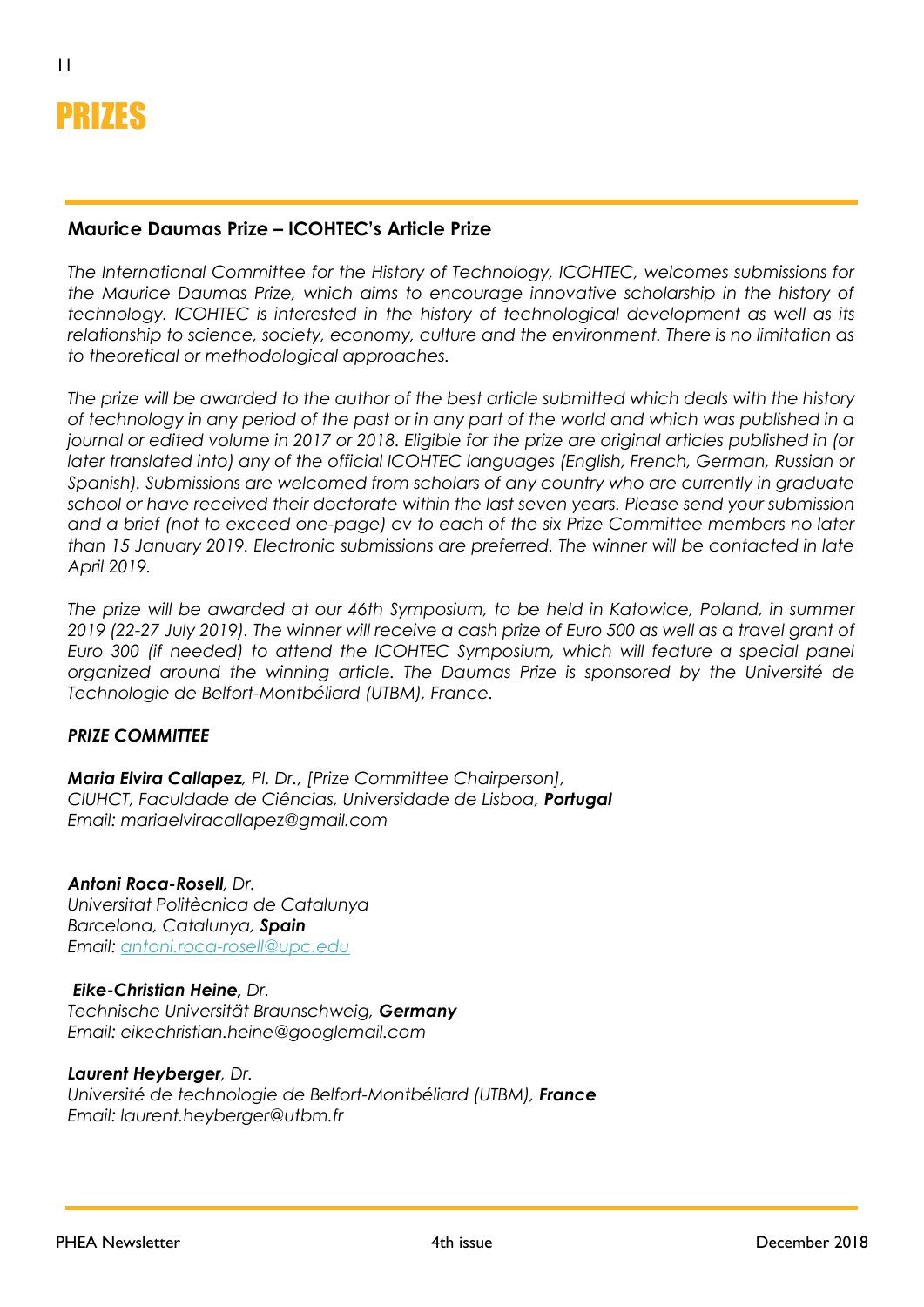12

*Sociological Institute of the Russian Academy of Sciences (SI RAN), St. Petersburg, Russian Federation*

*l.zemnukhova@gmail.com*

*Lino Camprubí, Dr. Universidad de Sevilla, Facultad de Filosofía, Spain Email: lcamprubi@us.es*

### *MAURICE DAUMAS (1910 - 1984) – The French Trailblazer*

*The history of technology would never have become a prominent field of historical research without energetic pathbreakers. Maurice Daumas was one of them. One of his better known early works is Les instruments scientifiques aux XVIIe et XVIIIe siècles, which was also published in English. Between 1962 and 1978, he edited a highly acclaimed history of technology, Histoire générale des techniques, in five volumes, which has been translated into English and Spanish, and used as a textbook in various countries. In France, Daumas was also the pioneer of industrial archaeology. Daumas was the first secretary general of ICOHTEC and the host of its symposium at Pont- à-Mousson in 1970.*

*For further information about Daumas: [http://www.persee.fr/web/revues/home/prescript/issue/rhs\\_0151-4105\\_1984\\_num\\_37\\_3](http://www.persee.fr/web/revues/home/prescript/issue/rhs_0151-4105_1984_num_37_3) For information about ICOHTEC: [http://www.icohtec.org](http://www.icohtec.org/)*

# CALL FOR PAPERS

*The International Committee for the History of Technology's 46th Symposium in Katowice, Poland, 22 – 27 July 2019*

# *TECHNOLOGY AND POWER*

*Deadline for proposals is Tuesday, 15 January 2019*

*Social theorists from Max Weber to Jürgen Habermas have argued that power relations are among the defining characteristics of every society, along with culture and economic*  relations. The main theme of this conference, Technology and Power, seeks to interrogate the various roles technologies have played in the development of power relations in the past, in *different parts of the world. Political power (local, state, and inter-state) is the most obvious of these, but relations of gender, sexuality, race, ethnicity, class, labour, age, and so on, also include elements of power. Technologies have instrumental, mediating, undermining, reinforcing, and constructive roles in all of these relations. Some technologies have been used by elites, others have served the relatively powerless. Think of weapons as means of state power, but also as instruments of revolution; the printed word as a vehicle of state and church propaganda, but also as a disrupter of all kinds of authority; contraceptive devices and pills that have changed relations between the sexes and in families. Power is usually contested, and technologies often change the chances of those involved in these conflicts.*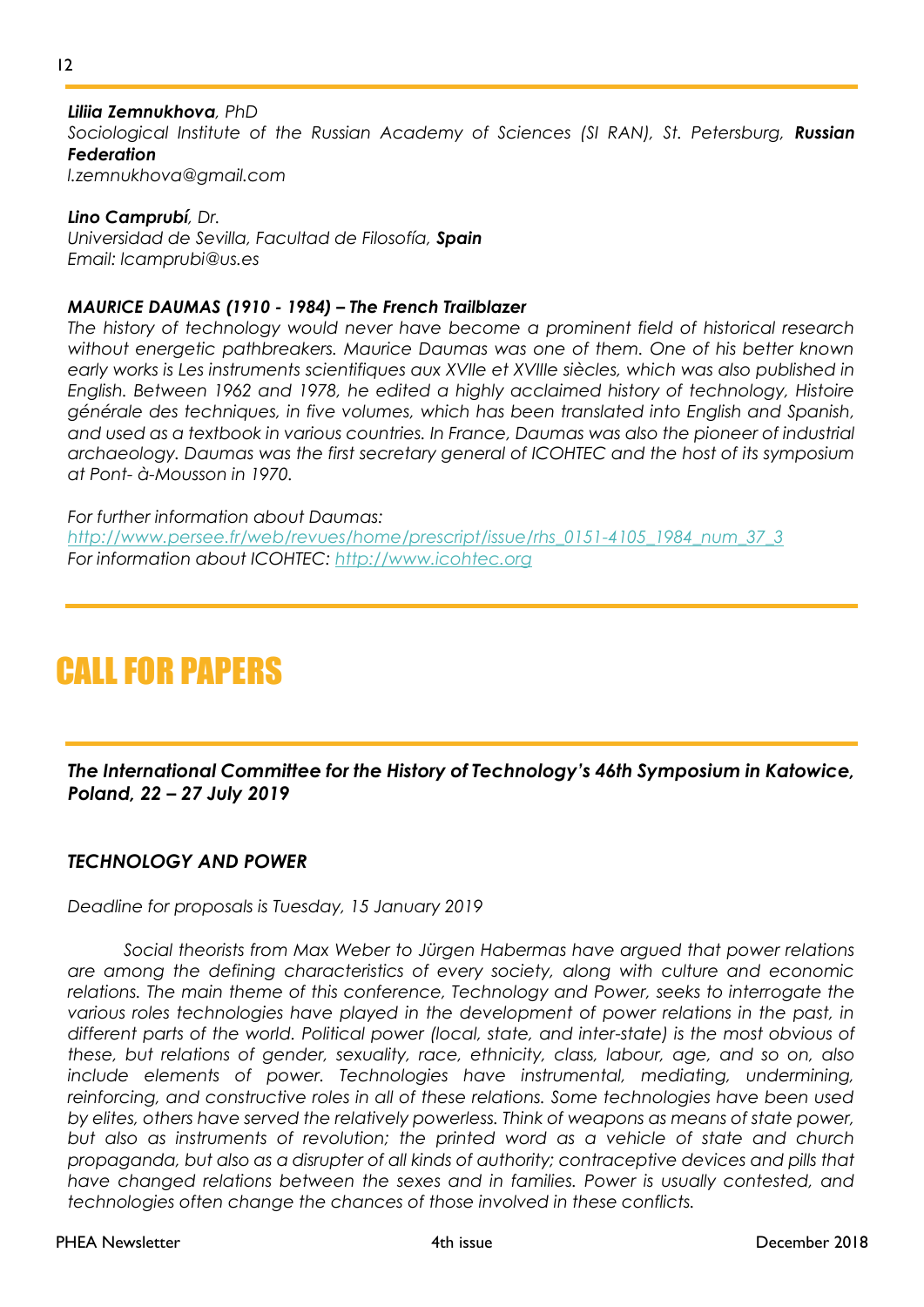*The recent interest in transnational history has extended the range of these topics and revealed their interconnectedness. Technological change is disrespectful of national borders: technical knowledge and technicians travel, and new technologies of communication and transport transform balances of trade and power on a worldwide scale. We have only begun to explore these global dimensions, and the symposium will offer the opportunity to push this project forward.*

*A broad but non-exhaustive list of possible topics for paper presentations follows. Proposals and presentations on a wide spectrum of topics related to the general theme are very much encouraged. Proposals outside the main theme will also be considered.*

# *1. Technology and the State*

*Engineers and architects in power*

- *- forms of technocracy across the world and in different times*
- *- case studies of technocrats*

*- large technocratic projects (think of TVA or the post WWII dam building projects in the third world, and similar projects in earlier times)*

*The State and the economy, from mercantilism to the present*

- *- energy politics*
- *- technical education*
- *- stimulating small companies, from crafts to modern start-ups*

*State power and military technology*

- *- military technology and the rise of the modern nation-state*
- *- technology-driven military revolutions*
- *- war and technological change*
- *- military and technological aspects of unconventional warfare*
- *- military technology in non-military settings*
- *- military-industrial (-academic) complexes (not only US)*

*Technical forms of government*

- *- technologies of surveillance (as in border control, security services, public health)*
- *- environmental governance*
- *- managing populations by means of statistics or eugenics*

*Technology and international relations*

# *2. Design as politics*

*Urban planning across the world: the design of city life, transit infrastructures, ecological urbanism Scripting the everyday: attempts to shape life through the design of homes, offices and products for everyday use*

*Design fantasies: technological utopias and dystopias*

*Design and political ideology, from totalitarianism to neoliberalism; design activism (as in DIY and the 'maker movement')*

# *3. Power and the body*

*The rise of Big Pharma Reproductive technology, gender and family relations Self-monitoring technologies, the 'quantified self' Resisting and rejecting modern medical interventions; alternative and non-western health care practices*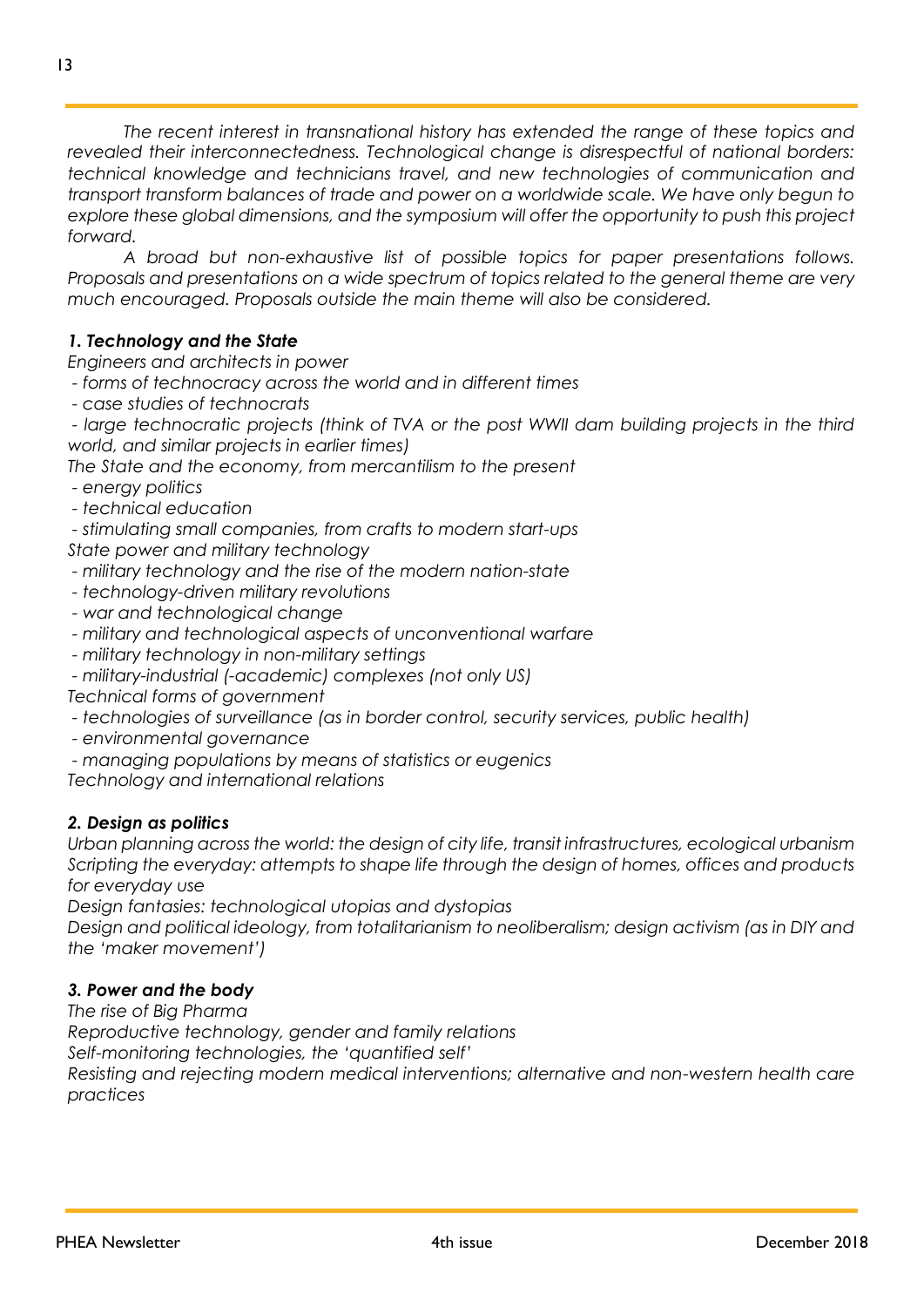### *4. Maintaining, repairing, and appropriating technologies*

*Repair and maintenance of large technological systems Everyday cultures of maintenance and repair in developed and developing nations Sites of repair: factories, workshops, maker-labs, and homes Hacking and modifying digital and material things*

#### *Proposal Guidelines*

*The symposium covers all periods and all areas of the globe. In keeping with a cherished tradition of the field, the meeting is open to scholars from all disciplines and backgrounds.*

*The conference language is English.*

*Members of ICOHTEC pay a reduced fee.*

#### *Proposal submissions*

*The final deadline for all submissions is Tuesday 15 January 2019. Please check updated instructions on submissions at our website: [http://www.icohtec.org/.](http://www.icohtec.org/)*

*Please submit your session, individual paper, or poster, online: <http://www.icohtec.org/annual-meeting/cfp-system/2019-katowice/>*

The submission form should guide you through the submission process, but if you need further *explanation, you can find it in the pdf document 'Technical instructions', which you can download from the opening page of the submission form.*

*If you want to submit a proposal for a session in another format, please contact the chair of the Program Committee, Dick van Lente, at [vanlente@eshcc.eur.nl](mailto:vanlente@eshcc.eur.nl)*

#### *Annual Call for Proposals: Special Issues of Centaurus*

*Centaurus, the official Journal of the European Society for the History of Science, regularly publishes issues dedicated to a special theme. Recently published special issues include:*

*- Tercentenary of D'Alembert's Birth (1717-1783): A Review of the Latest Research.*

- *- The Promises of Science: Historical Perspectives.*
- *- How Do Writings in the Early Astral Sciences Reveal Mathematical Practices?*

*- Scoops, Scams and Scuffles: The Construction of Prehistoric Knowledge in Newspapers.*

*The ESHS and the Editorial Board of Centaurus are now soliciting proposals for special issues for 2020 and 2021.*

*Proposals should include the following:*

*1. A description of the topic and its significance (approximately 500 words).*

*2. A list of 6 to 10 contributors and a title and paragraph describing each contributor's individual essay. Note that we would normally expect a diverse set of authors.*

*3. A brief CV of the guest editor(s).*

*4. A schedule of production (date of first submission; time for peer review; time for revisions; final version ready).*

*Centaurus is growing and special issues can now be larger than before. More than 150 pages (75,000 words) are available for a special issue. All topics that fall within the scope of the journal can be chosen. See the website of the journal at:* <http://onlinelibrary.wiley.com/journal/10.1111/%28ISSN%291600-0498>